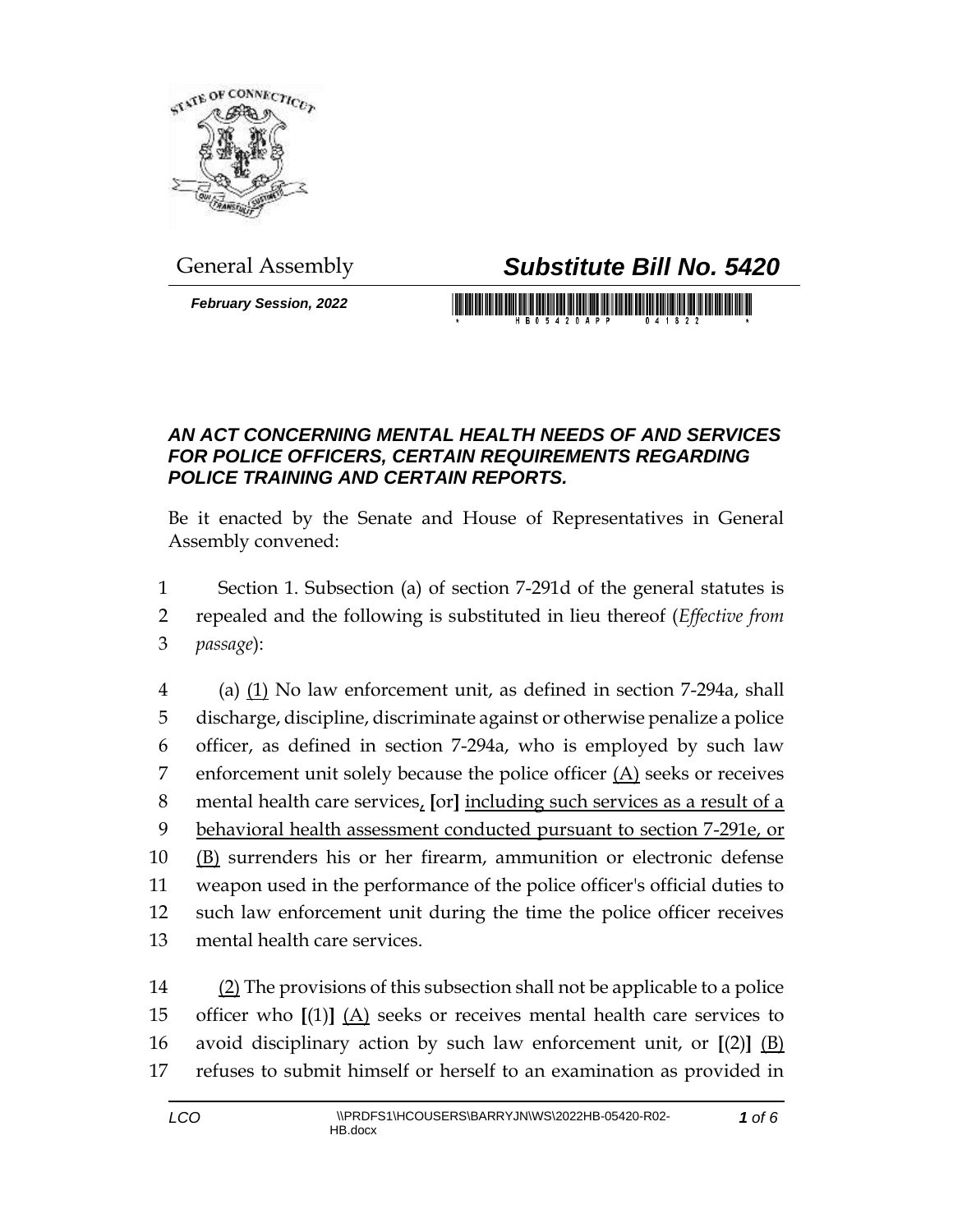subsection (b) of this section.

 Sec. 2. (NEW) (*Effective from passage*) (a) Not later than July 1, 2023, the Police Officer Standards and Training Council shall (1) after consultation with persons with mental or physical disabilities and advocates on behalf of such persons, develop a training curriculum for police officers regarding interactions with persons who have mental or physical disabilities, and (2) after consultation with persons who are deaf, hard of hearing or deaf-blind and advocates on behalf of such persons, develop a training curriculum for police officers regarding interactions with persons who are deaf, hard of hearing or deaf-blind.

 (b) On and after October 1, 2023, each police basic or review training program conducted or administered by the Police Officer Standards and Training Council, the Division of State Police within the Department of Emergency Services and Public Protection or a municipal police department shall include the training curriculum developed pursuant to subsection (a) of this section.

 Sec. 3. (*Effective July 1, 2022*) The sum of one hundred thousand dollars is appropriated to the Department of Mental Health and Addiction Services from the General Fund, for the fiscal year ending June 30, 2023, for the purpose of providing grants to nonprofit organizations to provide crisis intervention training for police officers, as defined in section 7-294a of the general statutes.

 Sec. 4. (*Effective from passage*) (a) There is established a task force to study the mental health needs of law enforcement officers. The task force shall (1) examine the mental health needs of law enforcement officers, (2) list the programs that serve or could be available to serve the mental health needs of officers, (3) identify barriers to accessing such programs, such as issues regarding confidentiality and disclosure of information regarding treatment, and (4) make recommendations for policies, practices and legislation to address the mental health needs of officers, encourage officers to access programs and eliminate barriers to accessing programs.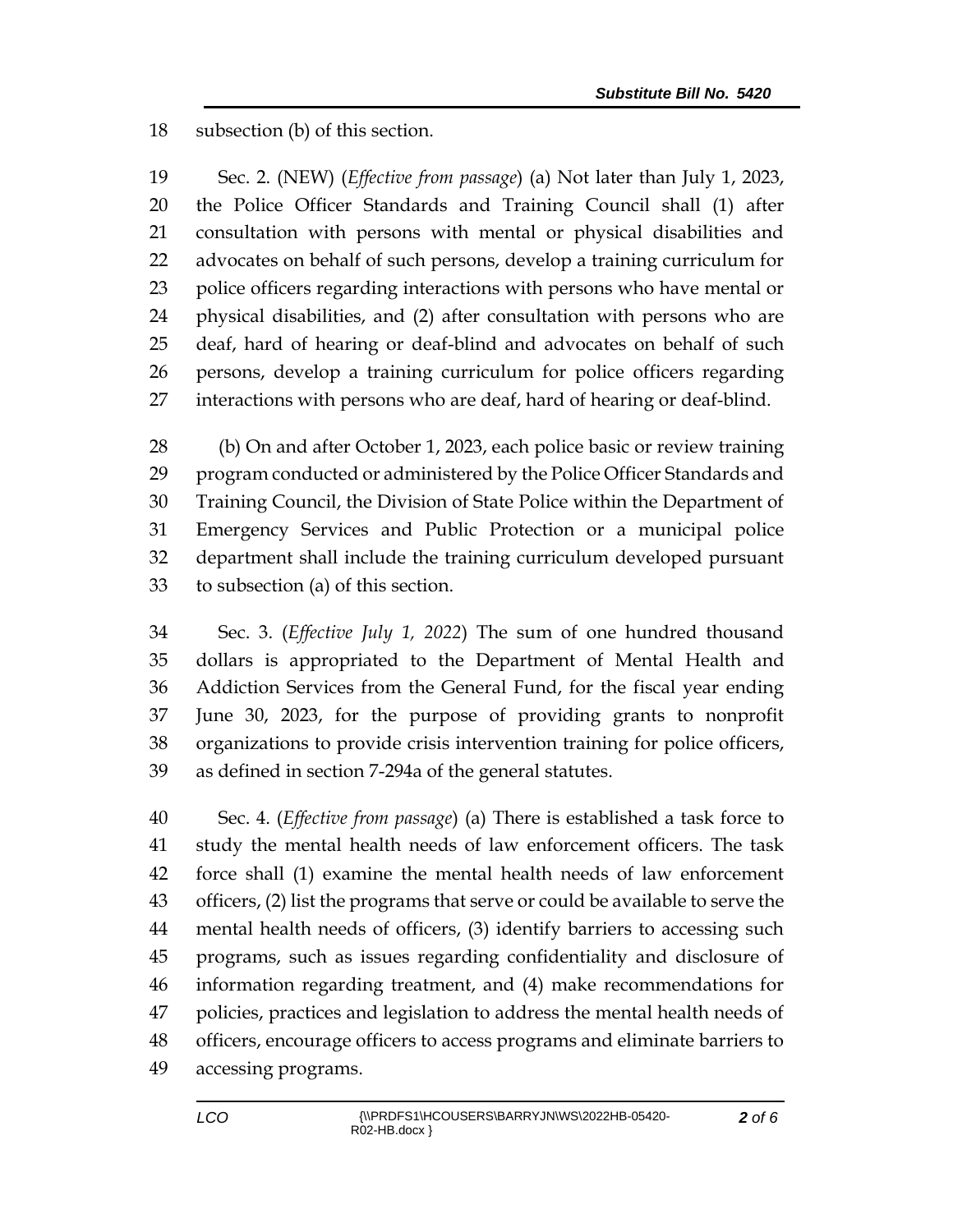(b) The task force shall consist of the following members:

 (1) One appointed by the speaker of the House of Representatives, who shall be a representative of the Honor Wellness Center or a nonprofit organization providing mental health treatment for police officers;

 (2) One appointed by the president pro tempore of the Senate, who shall be a representative of the Connecticut Alliance to Benefit Law Enforcement or a nonprofit organization that provides training to police officers on mental health issues;

 (3) One appointed by the majority leader of the House of Representatives, who shall be a representative of a labor organization representing sworn members of the Division of State Police within the Department of Emergency Services and Public Protection;

 (4) One appointed by the majority leader of the Senate, who shall be a police officer from a municipal police department;

 (5) One appointed by the minority leader of the House of Representatives, who shall be a representative of the Police Officers Association of Connecticut;

 (6) One appointed by the minority leader of the Senate, who shall be a police officer from a municipal police department;

 (7) The Commissioner of Emergency Services and Public Protection, or the commissioner's designee;

 (8) The Commissioner of Mental Health and Addiction Services, or the commissioner's designee;

 (9) The chairperson of the Police Officer Standards and Training Council, or the chairperson's designee; and

 (10) Two appointed by the Governor, one of whom shall be a municipal police chief representing the Connecticut Police Chiefs

*of 6*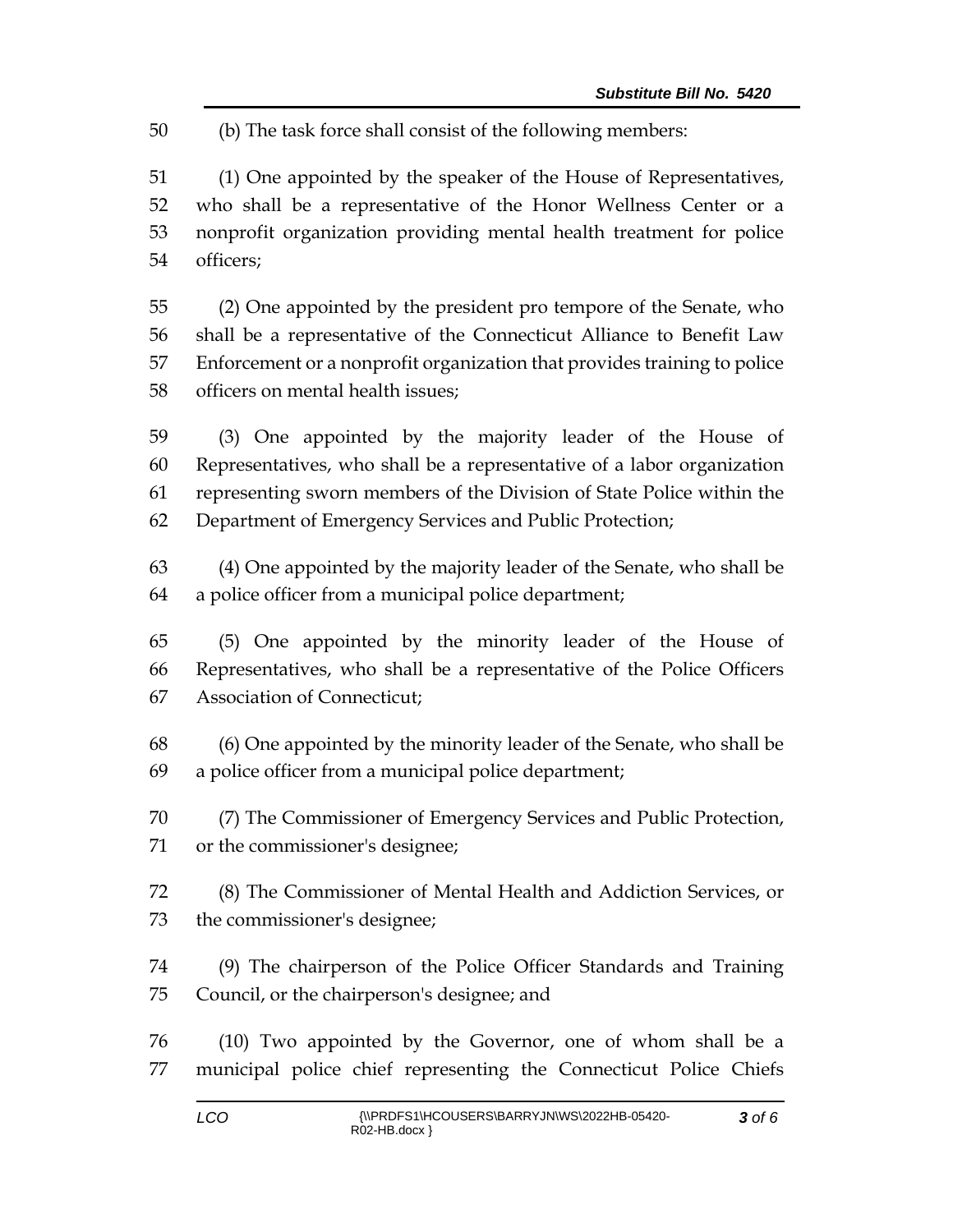Association and one of whom shall be a representative of a labor organization representing sworn members of municipal police departments.

 (c) Any member of the task force appointed under subdivision (1), 82 (2), (3), (4), (5) or (6) of subsection (b) of this section may be a member of the General Assembly.

 (d) All initial appointments to the task force shall be made not later than thirty days after the effective date of this section. Any vacancy shall be filled by the appointing authority.

 (e) The speaker of the House of Representatives and the president pro tempore of the Senate shall select the chairpersons of the task force from among the members of the task force. Such chairpersons shall schedule the first meeting of the task force, which shall be held not later than sixty days after the effective date of this section.

 (f) The administrative staff of the joint standing committee of the General Assembly having cognizance of matters relating to public safety and security shall serve as administrative staff of the task force.

 (g) Not later than January 1, 2023, the task force shall submit a report, in accordance with the provisions of section 11-4a of the general statutes, on its findings and recommendations to the joint standing committee of the General Assembly having cognizance of matters relating to public safety and security. The task force shall terminate on the date that it submits such report or January 1, 2023, whichever is later.

 Sec. 5. (*Effective from passage*) Not later than January 1, 2023, the Institute for Municipal and Regional Policy at The University of Connecticut, in consultation with the United Way of Connecticut, shall submit a report, in accordance with the provisions of section 11-4a of the general statutes, to the joint standing committee of the General Assembly having cognizance of matters relating to public safety and security. Such report shall include a study of a representative sample of 9-1-1 dispatch call data and an analysis of the percentage of such calls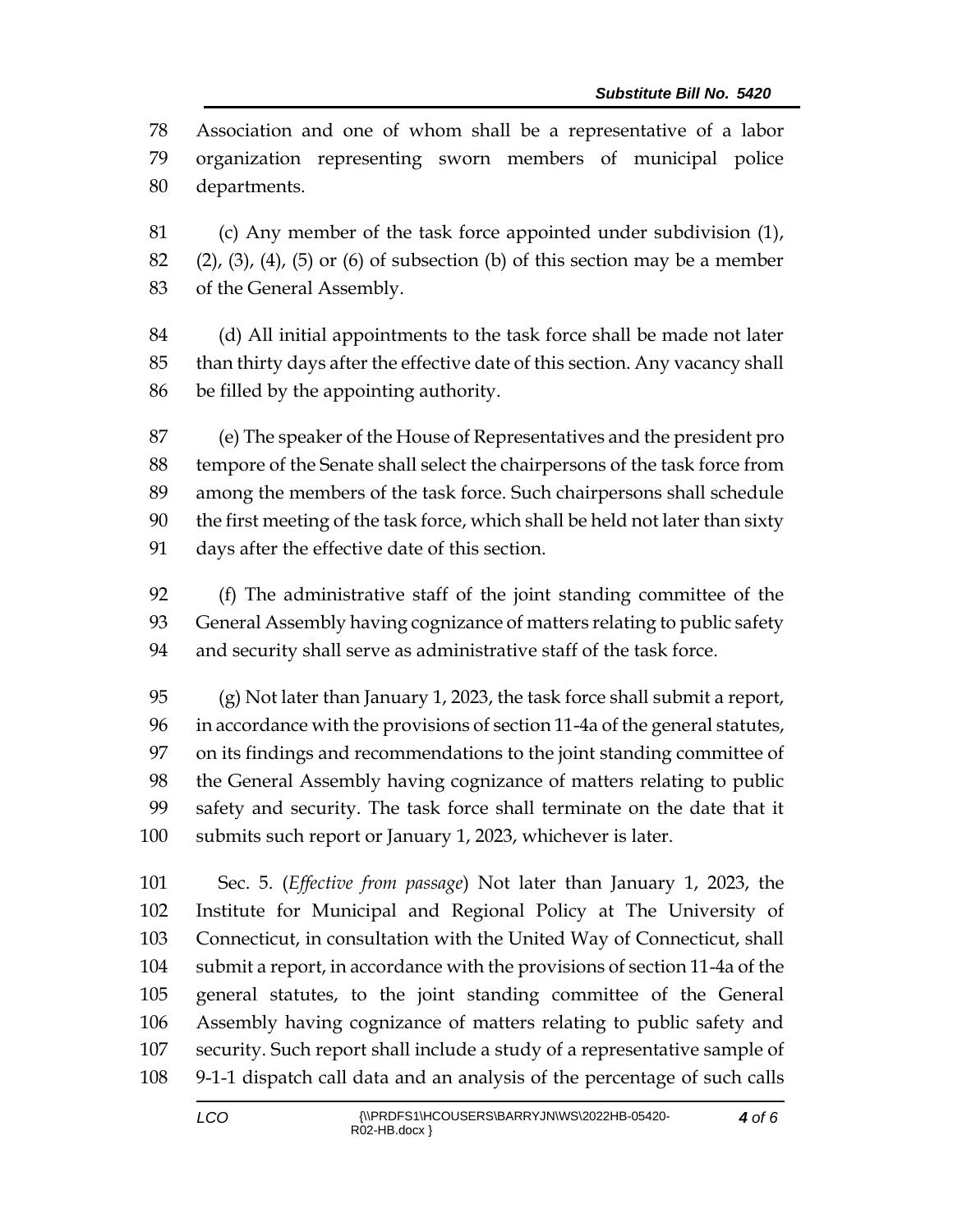that would be more appropriately directed to the 2-1-1 Infoline program operated by the United Way of Connecticut.

 Sec. 6. (*Effective from passage*) Not later than January 1, 2023, the Police Officer Standards and Training Council, established pursuant to section 7-294b of the general statutes, shall submit a report, in accordance with the provisions of section 11-4a of the general statutes, to the joint standing committee of the General Assembly having cognizance of matters relating to public safety and security. Such report shall:

 (1) (A) Provide the implementation status of the interactive electronic computer platform described in subdivision (9) of subsection (a) of section 7-294d of the general statutes, and (B) describe any criteria used by the council to determine when it is appropriate to allow officers to complete certified review training using such platform;

 (2) Determine whether any other training required of police officers after initial certification may be conducted through such an electronic computer platform or through any other on-line or remote format without compromising the quality of such training; and

 (3) Make recommendations for any legislation necessary to implement the council's findings.

 Sec. 7. (*Effective from passage*) Not later than January 1, 2023, the Department of Mental Health and Addiction Services shall submit a report, in accordance with the provisions of section 11-4a of the general statutes, to the joint standing committee of the General Assembly having cognizance of matters relating to public safety and security. Such report shall include an examination of the Community and Law Enforcement for Addiction Recovery project, including an analysis of whether such project has been successful in achieving its goals, and recommendations as to improvements to such project and whether it should be expanded throughout the state.

 Sec. 8. Section 7-294r of the general statutes is repealed. (*Effective October 1, 2023*)